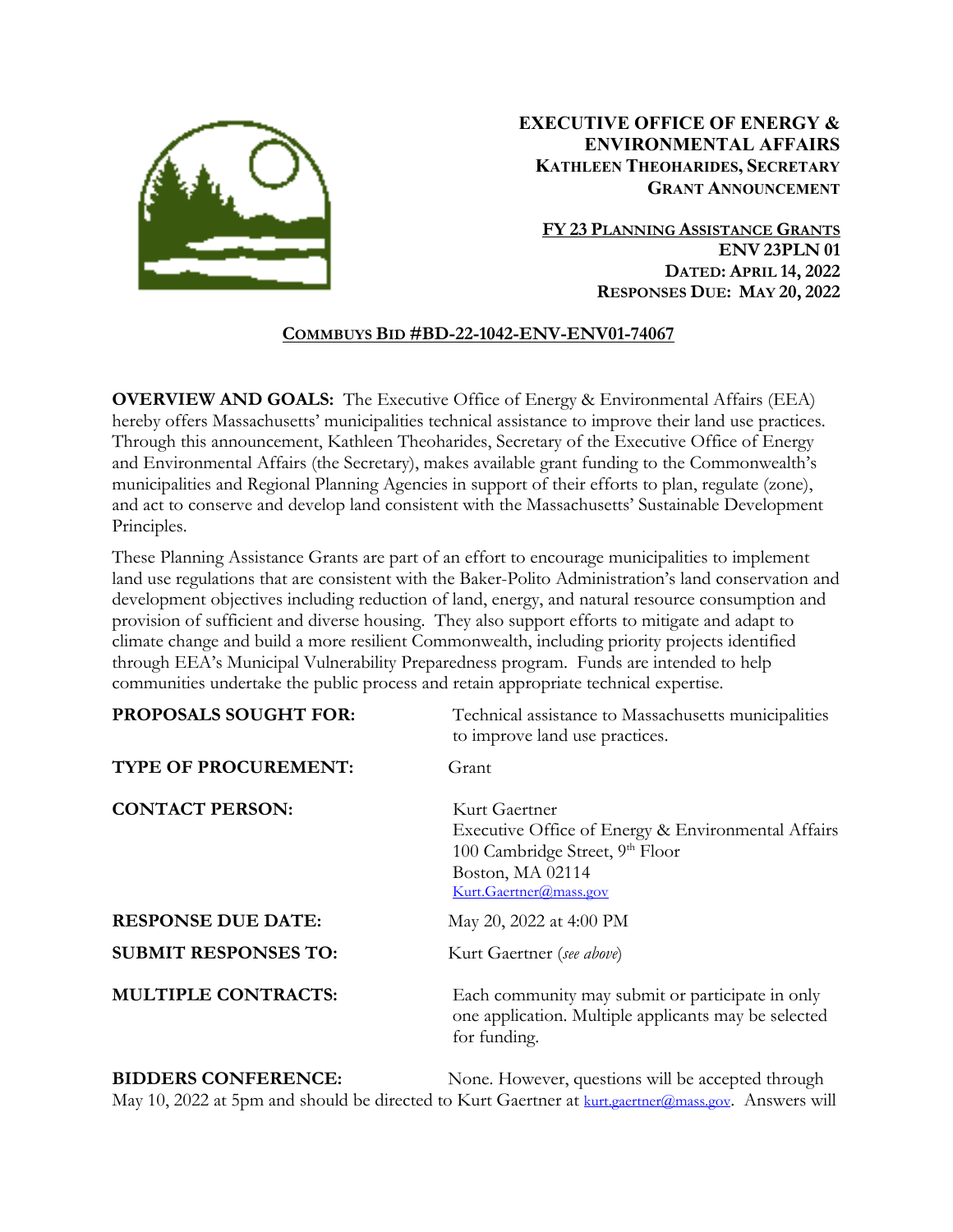be posted on COMM-BUYS.

**SINGLE OR MULTIPLE DEPARTMENTS MAY CONTRACT UNDER THIS RFR:**  ALL contracts awarded under this RFR will be utilized solely by EEA.

**TOTAL ANTICIPATED DURATION OF CONTRACT (S):** The contract period will end by June 30, 2024 for most contracts issued pursuant to this RFR, and deliverables for these contracts must be received, along with final billing, by July 31, 2024 (exceptions and contract extensions will be handled on a case by case basis and addressed in individual contracts).

**ANTICIPATED BUDGET:** Up to \$50,000 per proposal (or per community assisted in the case of multi-jurisdictional proposals) will be available to municipalities, though exceptions may be made at the Secretary's discretion. Proposals are expected to vary in the amount of funding requested based on the anticipated activity. For example, a community proposing to develop a tree retention bylaw might request \$5,000; while a city undertaking a comprehensive re-write of the local zoning ordinance to achieve Master Plan consistency might request the maximum of \$50,000.

**MATCH REQUIREMENT:** A proposed budget must include a minimum non-state match of 25%. Neither District Local Technical Assistance nor Unified Planning Work Program funds are considered "state" funds under this grant, and are eligible for use as match. Respondents may also propose the use of in-kind services from planning professionals as matching funds. Note: Volunteer time will not be accepted for matching purposes. Respondents must submit letters of commitment from all organizations providing matching funds, including the amount to be provided, on the letterhead of the granting organizations. If such funds are not yet formally available, Respondents must include a notice of intent to provide matching funds from the potential funding organizations and the amount that will be provided from each. Respondents may not use any grant funding from any agency of the Commonwealth of Massachusetts as matching funds. Any funding from any non-state grant, public or private, must be accompanied by a letter from the grantor on their letterhead authorizing the use of matching funds.

# **PREVAILING WAGE APPLICABLE:** No

# **IDENTIFICATION OF CONTRACTS WITH COMMONWEALTH AGENCIES OR SUBDIVISIONS:** Yes

# **IDENTIFICATION OF FINANCIALLY INTERESTED PARTIES:** No

**RFR DISTRIBUTION (Comm-Buys):** This RFR has been distributed electronically using the COMM-BUYS system. It is the responsibility of every Respondent to check for any addenda or modifications to an RFR to which they intend to respond. The Commonwealth of Massachusetts and its subdivisions accept no liability and will provide no accommodations to Respondents who fail to check for amended RFRs and submit inadequate or incorrect responses. Potential Respondents are advised to check the "last change" field on the summary page of RFRs for which they intend to submit a response to ensure they have the most recent RFR files.

Respondents may not alter RFR language or any RFR component files. Those submitting a proposal must respond in accordance to the RFR directions and complete only those sections that prompt a Respondent for a response. Modifications to the body of this RFR, specifications, terms and conditions, or which change the intent of this RFR are prohibited. Any unauthorized alterations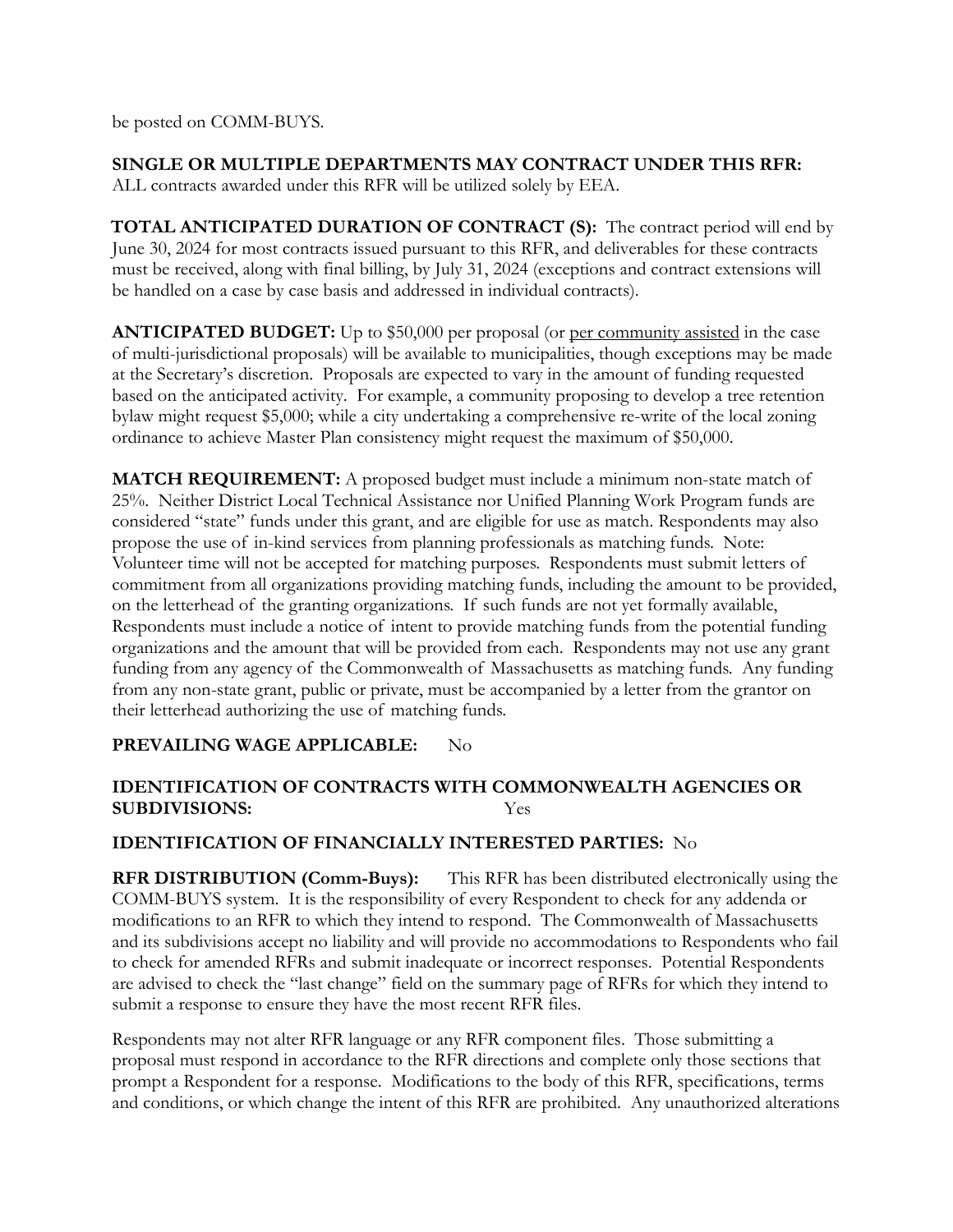will disqualify response.

# **RESPONDENT ELIGIBILITY:** This RFR is open to -

- Municipalities (individually or as a group with an identified lead community with whom the state will contract). Municipalities are expected, subject to EEA approval, to sub-contract with non-profits, planning consultants, and regional planning agencies to complete approved proposals.
- Regional Planning Agencies (RPAs) on behalf of a community or communities for the implementation of specific task (e.g. helping a group of five communities zone for transit oriented development). Note: Applications from RPAs may be weighted on a communityby-community/task-by-task basis in order to ensure equitable scoring. RPAs may, subject to EEA approval, sub-contract with non-profits and planning consultants.

Applications require a letter of endorsement from the chief elected official of every community participating in the proposed project.

**PROJECT DEFINITION:** EEA seeks to further implement the MA Sustainable Development Principles. Applications that implement techniques found in the Smart Growth Toolkit are desirable. Applicants are encouraged to review the Sustainable Development Principles (see Appendix A) and the Massachusetts Smart Growth Toolkit (see [http://www.mass.gov/envir/smart\\_growth\\_toolkit/\)](http://www.mass.gov/envir/smart_growth_toolkit/).

In order to advance specific priorities \$150,000 in funding will be set-aside for each of the following:

- **1.** Zoning for sustainable housing production, including zoning to address compliance with Section 3A of the Zoning Act (MBTA Communities) or any of the Housing Choice Best Practices (e.g. Accessory Dwelling Units, 40R Smart Growth Zoning, Transit Oriented Development, or Mixed-Use zoning);
- **2.** Zoning that results in permanent land conservation (e.g. Natural Resource Protection Zoning or Transfer of Development Rights); and
- **3.** Mitigation of climate change through zoning and other regulations that reduce energy use and greenhouse gas emissions via a better mix of land uses, more compact growth, enhanced design, etc.

In the event insufficient proposals are received to utilize funds set aside in each of these categories funds will be reassigned at EEA's discretion to fund other grant proposals.

Responses can be for a project within a single municipality or for an implementation activity across a region. For example, five communities interested in passing a Village Center bylaw are encouraged to submit a regional application. Regional responses will require the endorsement, via a letter of support, from any community that is to be the subject of a proposal.

Tasks suitable for funding under this RFR include but are not limited to:

o Actions implementing the results of a Climate Vulnerability Assessment – priorities that were identified either through the Community Resilience Building Framework under the MA Vulnerability Preparedness Program or a similar Climate Vulnerability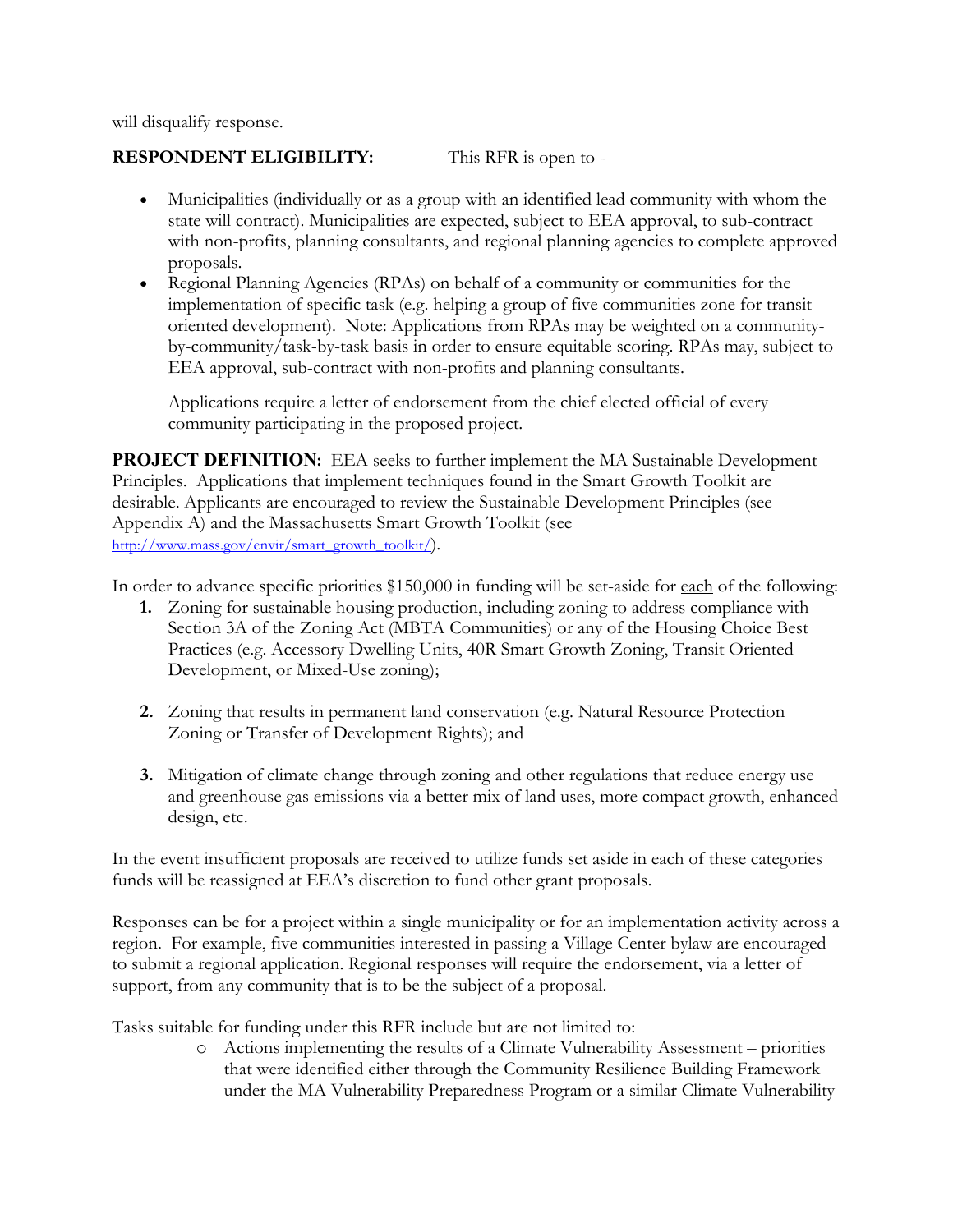Assessment

- o Zoning for solar or other renewable energy systems;
- o Implementation of techniques from the Smart Growth/Smart Energy Toolkit Smart Parking, Form Based Codes, Low Impact Development, etc.
- Rezoning for consistency with a Master Plan or implementation of specific actions or recommendations from a Master Plan.
- o Development of a mixed-use zoning district (e.g. mill building reuse, Village Center)
- o Feasibility studies, land-use analyses, and other plans necessary for successful redevelopment or other use, such as an urban park, of sites and buildings
- o Zoning for agriculture, forestry preservation, or tree retention;
- o Work necessary to utilize a package wastewater treatment plant to advance development under village center or other smart growth consistent zoning;
- o Development of complete streets policy and plans that enable biking and walking instead of driving; reduced road standards in subdivision rules and regulations consistent with Complete Streets or the *Sustainable Neighborhood Road Design: A Guidebook for Massachusetts Cities and Towns*; and
- o Drafting a Water Conservation Plan that meets state water conservation standards

**GRANT REQUIREMENTS:** As a condition of funding assistance contracts executed under this RFR will include a clause noting that grant recipients agree to share the end product of the funded activities with EEA and with other communities in the Commonwealth through reports, meetings, workshops, and to highlight these activities in print, on the web or other media outlets. EEA is to be credited for project funding.

All contracts resulting from this RFR will require a brief project update every quarter. For regional responses each community must be included in the update. These updates will include a summary of tasks achieved and include all public outreach materials created during this period. A final report is also required. This final report must include a copy of the completed tasks as contracted (by-laws, site plans, etc.). An electronic and paper copy of all deliverables must be sent to EEA.

Grantees must seek appropriate approval for any plan or regulation produced via a grant from this Program. For example, a vote of town meeting or city council is expected for any zoning developed with grant funds (EEA recognizes that the outcome of the vote cannot be guaranteed).

**INVOICING:** EEA may, at its discretion, provide up to 50% of granted funds upon contract execution. The balance of granted funds will be disbursed on a reimbursement basis. Reimbursement requests should be submitted at least quarterly. Grantees must prepare a final report and invoice upon project completion that details all costs incurred and matching funds provided. Only work completed during the period of the executed contract will be eligible for reimbursement. Upon receipt of all required deliverables the community will be reimbursed for the balance of any grant funds outstanding.

**SUBMISSION REQUIREMENTS:** Submit an electronic copy of the proposal via email to [kurt.gaertner@mass.gov.](mailto:kurt.gaertner@mass.gov) Each Proposal must clearly indicate that it is an application to the Planning Assistance Grant Program. Failure to provide any of the materials listed below may result in the disqualification of the Proposal. Proposals must be submitted on or before May 20, 2022 at 4:00 PM.

Project proposals must include the following: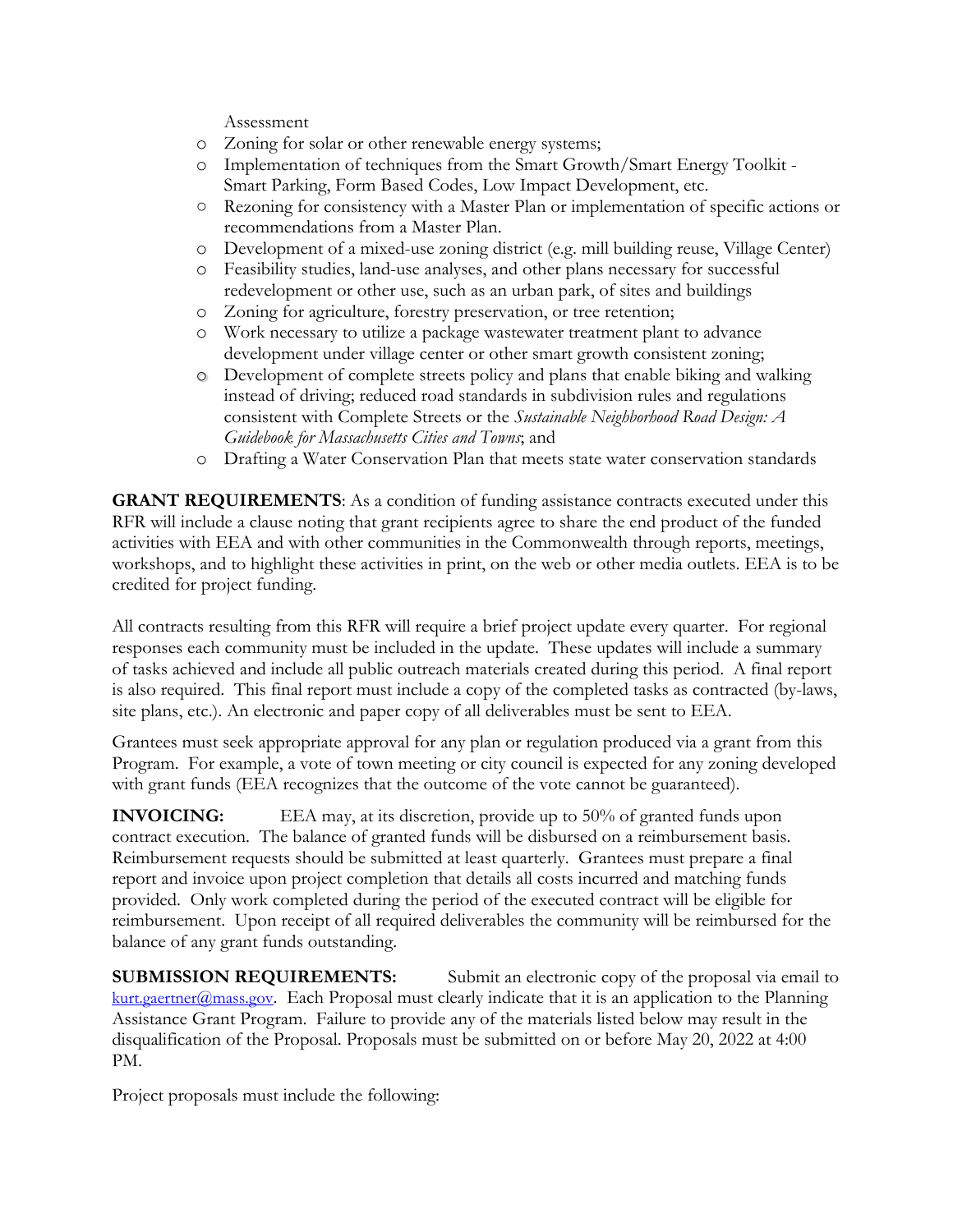- A task-by-task description of each major element of the proposed project including means of accomplishment, projected budget, a timeline indicating anticipated initiation and completion; any product to be delivered or outcome to be realized, and proposed measures of success;
- Budget summary for the entire requested grant, including local match, and a breakdown of the requested grant funds by state fiscal year (FY23 and FY24);
- Explanation as to how proposed activities meet the evaluation criteria;
- Regional proposals should be organized by municipality, with tasks listed under each community. Regional proposals must include a letter of endorsement from all participating communities;
- A letter(s) committing to at least a 25% local match of the funds requested from EEA;
- If proposed task is implementing a recommendation from a Master Plan or other plan, Climate Vulnerability Assessment, or other document include a copy of relevant pages;
- If proposing zoning or other regulatory revision, please include a specific listing of bylaws/ordinances or other regulations to be developed;

If selected, the Respondent will be required to submit the following forms to complete a contract:

- Commonwealth Standard Contract Form, filled out and signed by the Respondent
- Commonwealth Scope and Budget Form (available from EEA)
- Completed Contractor Authorized Signature Verification Form.

Respondents are encouraged to review these forms prior to submission of a Response. They are available at: [http://www.mass.gov/anf/budget-taxes-and-procurement/oversight-agencies/osd/osd](http://www.mass.gov/anf/budget-taxes-and-procurement/oversight-agencies/osd/osd-forms.html)[forms.html](http://www.mass.gov/anf/budget-taxes-and-procurement/oversight-agencies/osd/osd-forms.html)

# **EVALUATION CRITERIA:** Each Response will be scored using the following measures:

- Advances sustainable development by directly, quickly, and significantly improving growth;
	- o Establishes by-right zoning that expedites local permitting;
	- o Enhances land use regulation (e.g. reduces land, energy, or natural resource consumption or better provides infrastructure or municipal services) in an area of rapid growth or high natural resource value;
- Utilizes funding efficiently & provides it where it is most needed;
	- o Assists a community in need (low equalized property valuation per capita);
	- o Benefits a neighborhood meeting a least two of the environmental justice criteria;
	- o Distributes funds to communities that have not received a grant or that have received little funding assistance in prior grant rounds.
- Implements a Master, Climate Change (mitigation or adaptation), Open Space, Housing Production, or other Plan (including priority implementation projects identified by a Municipal Vulnerability Program Community);
- Involves more than one municipality collaborating regionally on similar and related tasks;
- Provides a match above the required 25%;
- Implements a Smart Growth Toolkit technique;
- Pursues a zoning practice eligible for a simple majority vote under Ch. 40A Sec. 5 (see Appendix B);
- Advances a Community Compact Best Practice commitment; and
- Demonstrates consistency with the MA Sustainable Development Principles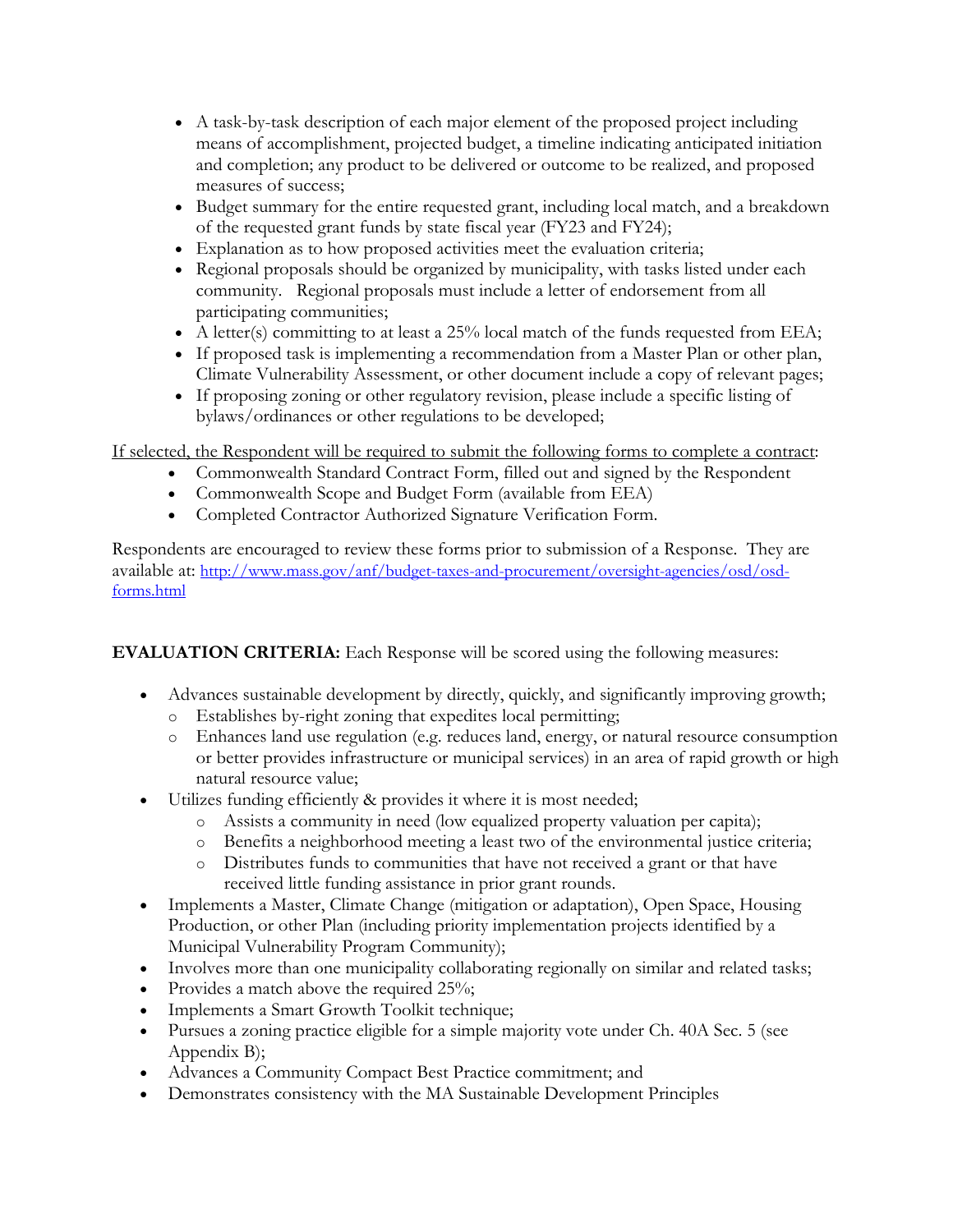- o Provides for sustainable housing production;
- o Delivers a substantial energy or environmental benefit (e.g. better climate resilience, reduced energy use, protection of critical habitats, or reduced greenhouse gas emissions);
- o Facilitates walking, biking, and transit use.

*NOTE:* EEA reserves the option to interview some or all of those submitting a proposal for the purpose of clarifying a proposal prior to making a final award.

**PROJECT TERMS:** A final contract is subject to successful negotiation of a Final Scope of Services. Please note that EEA does not guarantee that any contract may result from this RFR or that any particular funding level will be awarded. It is anticipated that projects could commence immediately upon contract execution. The awarded contract will be reviewed during its course and, upon request by the Contractor, may be extended at the sole discretion of EEA for up to one additional year. Any extension granted will not necessarily change, or increase, the monetary value of the contract.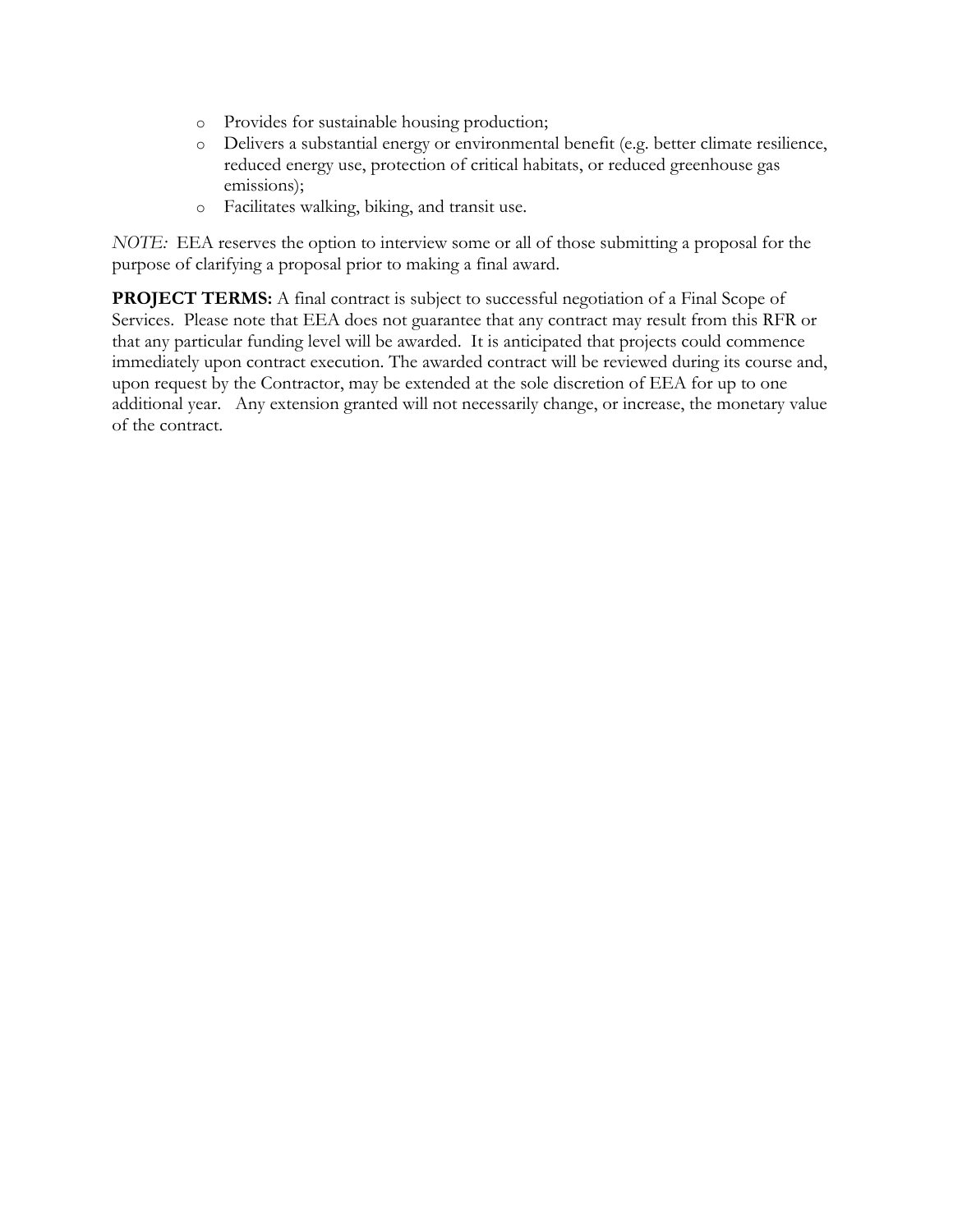#### **APPENDIX A**

#### **Massachusetts Sustainable Development Principles**

The Commonwealth of Massachusetts shall care for the built and natural environment by promoting sustainable development through integrated energy and environment, housing and economic development, transportation, public health and safety, and other policies, programs, investments, and regulations. The Commonwealth will encourage the coordination and cooperation of all agencies; invest public funds wisely in smart growth and equitable development; and give priority to investments that will deliver good jobs and wages, transit access, housing, and open space, in accordance with the following Sustainable Development Principles. Furthermore, the Commonwealth shall seek, through incentives and assistance, to advance these Principles in partnership with regional and municipal governments, non-profit organizations, businesses, and other stakeholders.

#### **1. Concentrate Development and Mix Uses**

Support the revitalization of city and town centers and neighborhoods by promoting development that is compact, conserves land, reduces infrastructure and service costs, protects historic resources, integrates uses, enables pedestrian and bicycle access, and connects to transit. Encourage remediation, restoration, and reuse of existing sites, structures, and infrastructure rather than new construction on farm, forest, or other undeveloped land. Create pedestrian and bicycle friendly districts and neighborhoods that mix commercial, civic, cultural, educational, and recreational activities with open spaces and homes. Promote the creation of vibrant public spaces that facilitate strong civic and social engagement, through deliberate planning, design, construction, and management.

#### **2. Advance Equity**

Promote, through plans, regulations, and investments, equitable sharing of the benefits and burdens of development including access to housing, recreational opportunities, and transportation choices. Provide technical and strategic support for inclusive community planning and decision making to ensure social, economic, and environmental justice. Ensure that the interests of our most vulnerable populations and future generations are not compromised by today's decisions.

#### **3. Make Efficient Decisions**

Make state and local regulatory, investment, and permitting processes clear, predictable, coordinated, and timely. Ensure that zoning and other development guidelines and regulations result in projects that align with the goals of smart growth, environmental stewardship, and healthy communities. Set goals and track performance to enhance consistency with these Principles.

#### **4. Protect Land and Ecosystems**

Protect and restore environmentally sensitive lands, natural resources, productive forest and agricultural lands, critical habitats, wetlands and water resources, and cultural and historic landscapes. Increase the quantity, connectivity, quality and accessibility of open spaces and recreational opportunities.

#### **5. Use Natural Resources Wisely**

Site, design, construct, and promote developments, buildings, and infrastructure that conserve natural resources by reducing waste and pollution through efficient use of land, energy, water, and materials. Operate fleets, facilities, and other assets in a manner that reduces greenhouse gas emissions, costs, and resource consumption. Advance the use and reuse of durable, sustainable materials considering their production, transportation, use, and disposal. Protect, enhance, and restore natural infrastructure and promote ecological design.

## **6. Expand Housing Opportunities**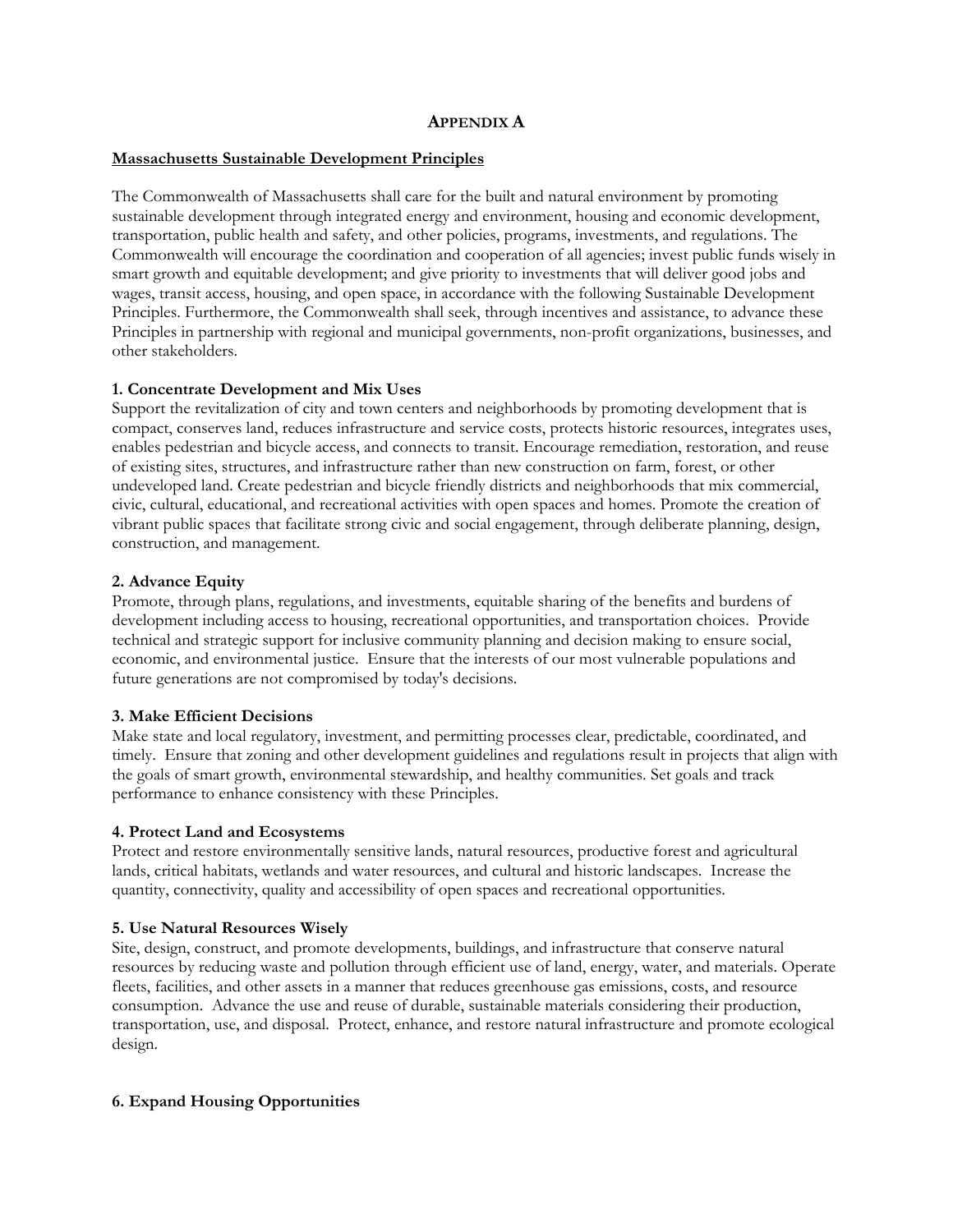Support the construction and rehabilitation of homes to meet the needs of people of all abilities, income levels, and household types. Build homes near jobs, transit, and where services are available. Encourage energy-efficient design, the use of sustainable materials, and consideration of resiliency to climate change and extreme weather. Foster the development of housing, particularly multifamily and smaller single-family homes, in a way that is compatible with the community's character and vision, while providing new housing choices for people of all means.

## **7. Provide Transportation Choice**

Maintain and expand transportation options to enhance mobility, maximize access, promote healthy and active lifestyles, reduce congestion, minimize fuel consumption, improve air quality, reduce greenhouse gas emissions, and ensure the safety of those traveling by all modes. Prioritize rail, bus, boat, rapid and surface transit, shared-vehicle and shared-ride services, bicycling, and walking in order to increase travel by these modes. Consider climate change impacts in transportation planning, project selection, and prioritization, ensuring infrastructure resilience and provision of transportation options during extreme weather events. Distribute resources equitably. Invest strategically in existing and new passenger and freight transportation infrastructure that supports sound economic development and housing construction consistent with smart growth objectives.

## **8. Increase Job and Business Opportunities**

Encourage businesses to locate near housing, infrastructure, and transportation options. Promote economic development through policies and programs intended to enhance the business climate in Massachusetts across industry sectors. Expand access to education, training, and entrepreneurial opportunities. Support the growth of local businesses, including sustainable natural resource-based businesses, such as agriculture, forestry, clean energy technology, and fisheries. Protect and enhance the basis of natural resource economies.

## **9. Mitigate and Adapt to Climate Change**

Endeavor to limit and prepare for climate change. Reduce greenhouse gas emissions from buildings, electricity generation, transportation, and other sources through decreased consumption of fossil fuels. Maximize energy efficiency and renewable energy opportunities. Support energy conservation strategies, local clean power generation, distributed generation technologies, and innovative industries. Encourage ecological siting and design before mechanical solutions. Protect against hazards in order to enhance resilience and decrease vulnerability to climate change and natural disasters in the natural and built environment. Promote redundancy of critical systems and coordinated regional, state, and local resilience planning in response to climate change and extreme weather events.

## **10. Plan Regionally**

Support the collaborative development and implementation of local, regional, state, and interstate plans that are consistent with these Principles. Foster development projects, land and water conservation, transportation and housing that have a regional or multi-community benefit. Consider the long-term ecological, economic, and social costs, benefits, and impacts to the residents and natural resources of the Commonwealth.